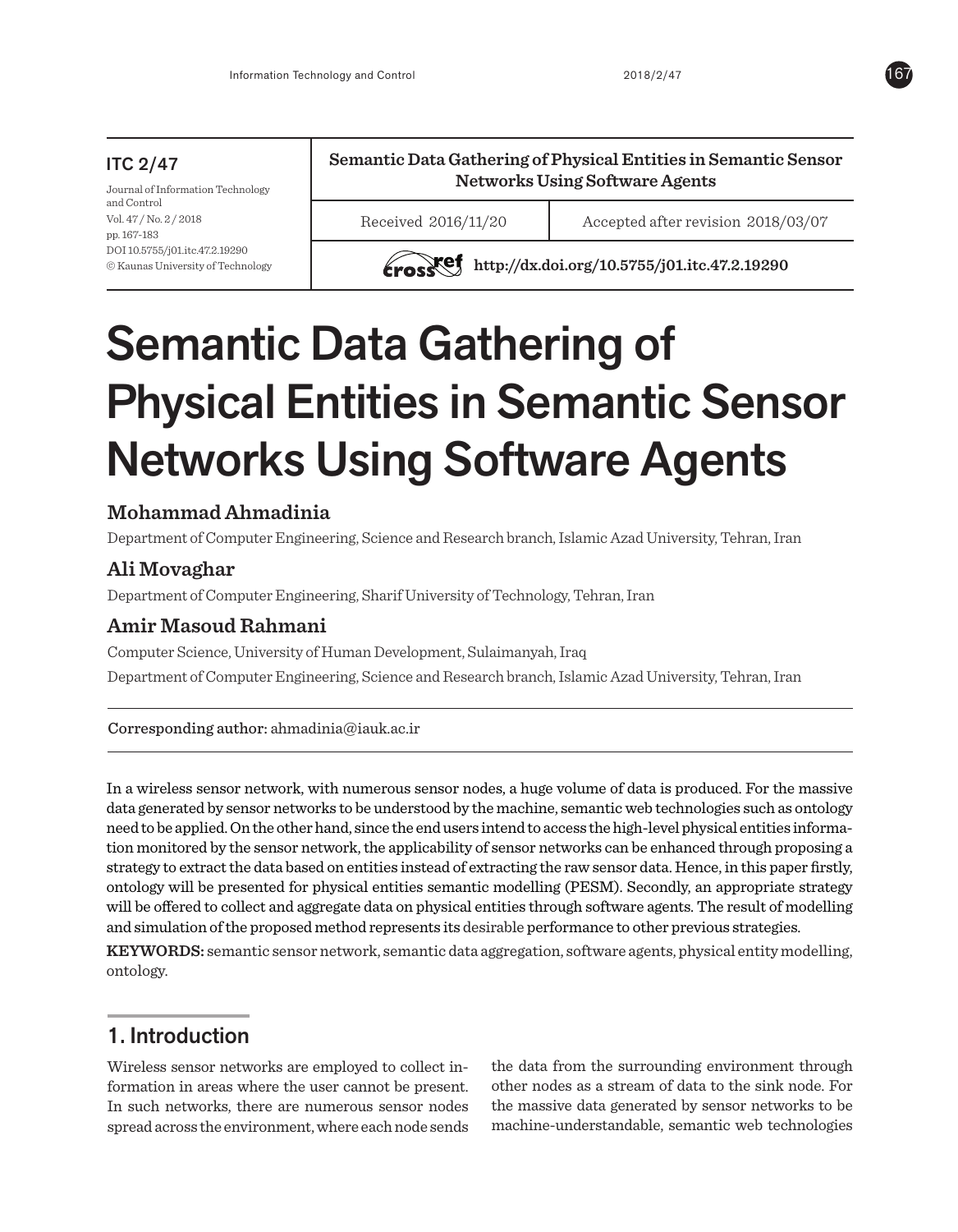need to be applied. The semantic web technologies can better manage the query and integrate sensor data. They allow the users to perform at a higher level than technical details concerning sensors and sensor networks and perform at domain concepts level. Moreover, they can provide an opportunity to connect sensor data to data available on the web. Ontology is the most important semantic technology to provide and share knowledge. So far, several ontologies for example, CSIRO [17], OntoSensor [12] and SSN [10] have been presented for the semantic modelling of wireless sensor networks and sensor data. Even though there have been many efforts made to collect and aggregate data across a sensor network, the applicability of sensor networks can be further enhanced. It can be done through proposing a strategy on extracting the data semantically and based on entities instead of extracting the raw sensor data, because the end users intend to access the high-level physical entities information that is monitored by the sensor network.

For example, consider the sensor network that is established in a zoo for monitoring of situation of animals and their location. Instead of taking raw data individually, entity-based and interrelated information can be considered. In this example, animals and cages are considered as physical entities. Sensed data gather and store based on these entities (e.g., temperature, humidity, light, water and food amount, etc. from the cages and location, weight, mobility, etc. related to animals). Relation information between the cages, animals-cages and animals are also determined and stored. Therefore, it is possible to answer high level and complex queries.

In entity-based data extraction from the sensor network, an appropriate strategy should be presented to extract the mobile entities information. To collect the entity information and detect the mobile entities, application of software agents can be useful. The software agent is a computer program deployed in an environment that is capable of operating automatically so as to attain its pre-determined objectives [22]. The environment needs to fulfill some conditions prior to the deployment of an agent-based system. According to [22], the environment should be open, dynamic, ambiguous and complex. A wireless sensor network with such conditions can, therefore, be favorable for employing the agents to resolve some problems raised in such networks.

Considering all the facts mentioned above, this paper firstly intends to use a method for semantic and temporal modelling of physical entities that is monitored by a sensor network and their interrelationships. For this purpose, ontology is used for semantic modelling of real-world physical entities (PESM ontology) [2]. Afterwards, the developments required to model time, space and entity interrelationship will be added to the model. Secondly, an appropriate strategy will be offered to collect and aggregate data on physical entities. To this end, a number of different software agents will be introduced. The next stage involves gathering and aggregation through software agents for physical entities information based on the proposed semantic model.

The rest of the paper has been organized as follows. In Section 2, the previous relevant works will be reviewed. Section 3 will elaborate on the ontology concerning the modelling of physical entities. In Section 4, there is a proposed method for the collection and aggregation of semantic information about physical entities using the software agents. Section 5 will evaluate the proposed solutions. In Section 6, the summary and conclusion of the work are presented.

# 2. Related Works

In the field of semantic modelling of sensor networks and the use of semantic modelling for the gathering of sensor data, some works have been performed. The majority of works on semantic modelling of WSNs are concerned with appropriate ontology design. In general, the ontologies presented in this regard can be divided into two main categories: sensor-centric ontology and observation-centric ontology. The former has been developed to describe sensors and sensor networks such as CSRIO [17], OntoSensor [12], CESN [9] and SDO [11]. The latter has been developed to describe sensor observations and sensor-obtained data such as Stimuli-Centered [20], O & M [21] and OOSTethys [5]. However, ontology SSN [10] is an appropriate perfect ontology based on OWL2 developed by the W3C Semantic Sensor Network called SSN-XG. This ontology describes the capabilities and properties of sensors, the act of sensing and the resulting observations. Roda and Musulin presented an ontology-based framework based on two ontologies including SSN and SWRL and a new ontology as TAO for the smart management of data collected from the sensor network [19]. In [8], an ontology-based mod-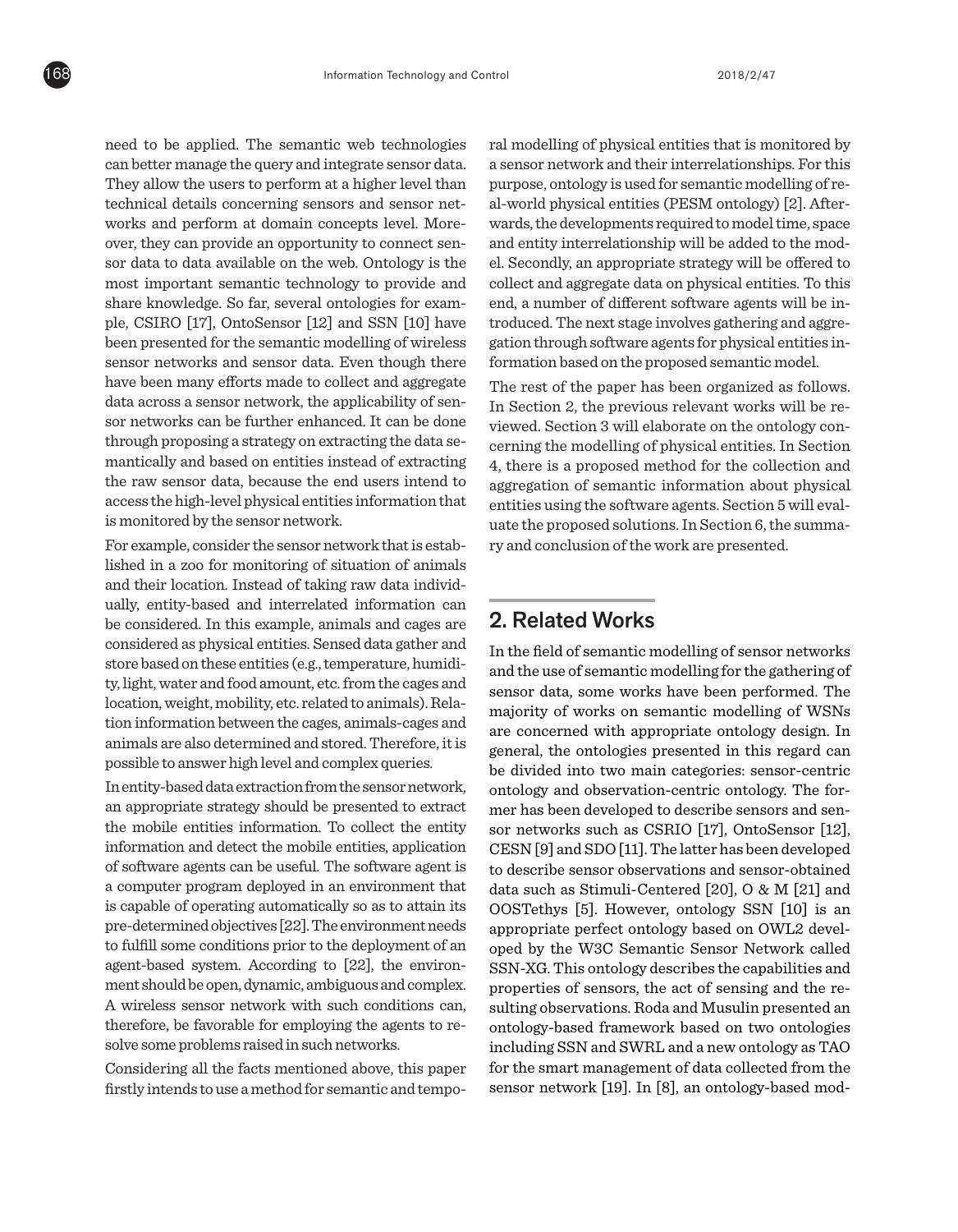el is presented to gain access to sensor network data and querying on data stream resources. In this work, the authors allow users to express their needs on a conceptual level independent from language-related details and implementation via developing SPARQL and rewriting the query. Kim et al. presented a methodology to manage the data collected from heterogeneous sensor networks [17]. They introduced a set of words with rules related to the network to connect various networks and manage them using OWL language. Concepts concerned with communications are not considered in SSN ontology and other ontologies of the sensor network. Hence, in [4], an extension was done on SSN ontology which modeled data transmition between sensors and relations between sensors. The aim was to enhance the network lifetime using this model and adapting sensor relations to their area. Calbimonte et al. proposed a new method of characterizing and extracting semantic metadata via analyzing the observations of sensor raw data [7]. Ibrahim et al. presented a temporal-spatial model for sensor networks [14]. The model makes it possible to reason based on sensors in any time and place. In this work, BFO and SSN ontologies are used. Gorrepati and Kim proposed a hierarchical architecture for sensor information description using sensor data so that they become meaningful [13]. Pinheiro et al. presented the Human-Aware Sensor Network Ontology that is a comprehensive alignment and integration of sensing infrastructure ontology and a provenance ontology [18]. Bui et al. presented the analysis, design, implementation, and evaluation of a semantic layer within an existing BASN platform for the purpose of improving the semantic interoperability among sensor networks and applications [6]. Calbimonte et al. proposed an ontology-based approach for providing data access and query capabilities to streaming data sources, allowing users to express their needs at a conceptual level, independent of implementation and language-specific details [8].

# 3. Physical Entities Semantic Modelling (PESM)

In this section, it is attempted to model the physical entities whose information is collected by the sensor network at a higher level of sensors and their observation [2]. For this purpose, ontology is presented for semantic modelling of real-world physical entities. DUL upper-level ontology was applied to create the desired ontology. The information relevant to the physical entity can be examined from three aspects: thematic, temporal and spatial information. In designing the ontology of physical entities, it is crucial to take into account the various information aspects of modelling as described in the following.

# **3.1. Thematic Modelling**

In the DUL, the physical entities are modeled as classes derived directly or indirectly from the *DUL: PhysicalObject*. Two entity classes that include *StationaryEntity* and *MobileEntity*, are defined as subclasses of the physical entity class. Each entity has a set of properties, for the definition of which, the *Property* class is applied as a subclass of *DUL:Quality*. Since the properties of the entities can be either constant or vary over time, the two classes *StaticProperty* and *DynamicProperty* are derived from *Property*. Two classes, *ContinuousProperty* and *DiscretProperty*, model continuous properties and discret properties. *DUL:Amount* class was used to model the amount of property. It consists of two parts, including *DataValue* class and *DUL:UniteOfMeasure* class. The parameter *HasProperty* is used to connect an entity to property, while *hasValue* is used to connect the entity to its value.

## **3.2. Spatial Modelling**

*DUL:SpaceRegion* class of DUL ontology is used to model the location of the physical entity. The geographic location of each physical entity can be determined through a form of polygon or circle. If the geographic location of an entity is an irregular curve, it can be considered in a rough approximation as a polygon with several vertices.

Hence, we have the two classes, *CircleRegion* and *PolygonRegion*, defined as subclasses of *DUL:SpaceRegion*. The *wgs84: point* class in wgs84 spatial ontology that includes the geographical coordinates of a point is used for defining these classes. As such, the class *PolygonRegion* is defined as a list of points which are actually the polygon vertices (using *rdf: list*), while class *CircleRegion* is defined by a point as center and a radius. At this stage, an entity class can use the parameter *DUL:hasLocation* to connect to one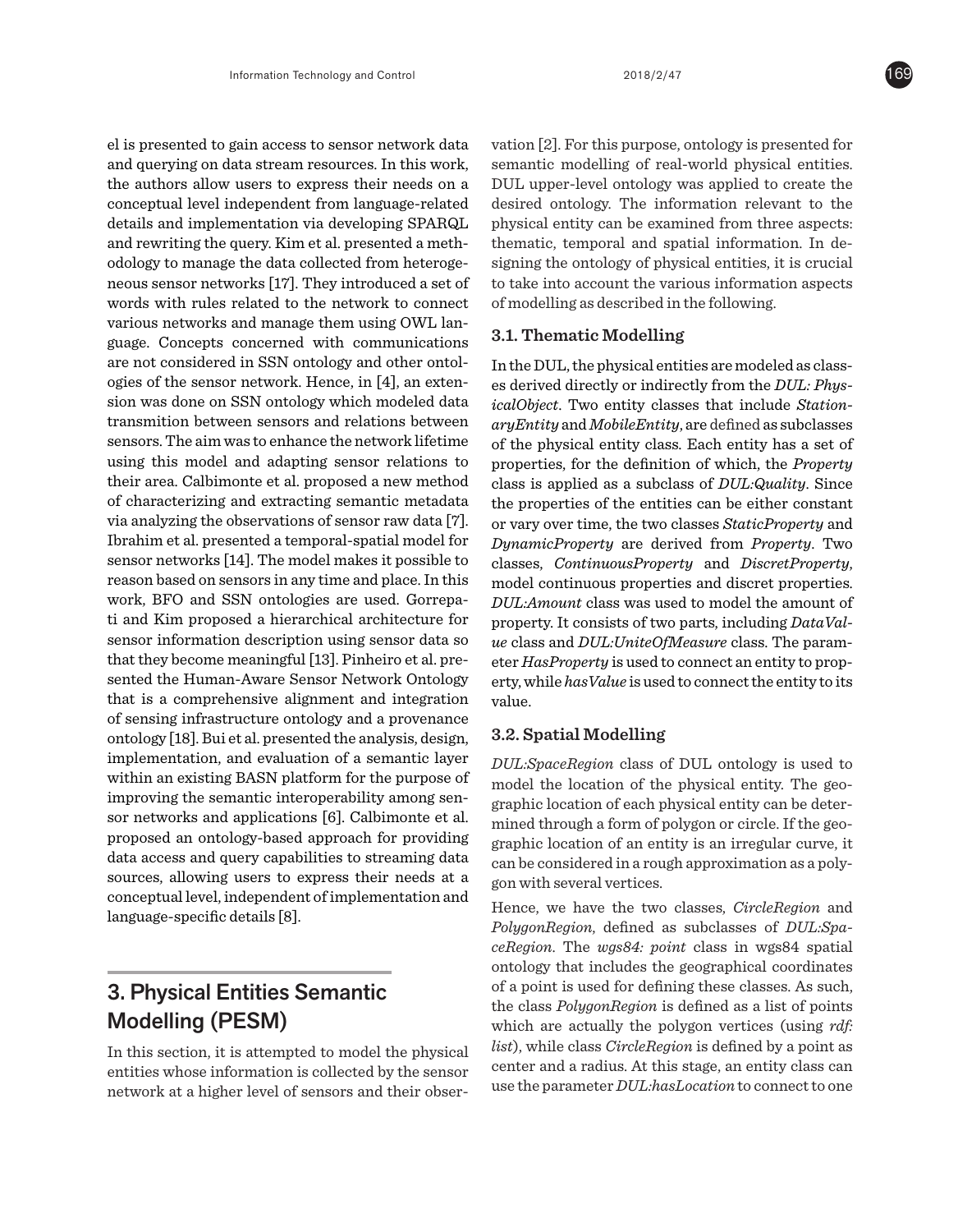

of the classes derived from the *DUL:SpaceRegion* so as to determine its geographic location.

#### **3.3. Temporal Modelling**

The state of physical entities can be modified from two aspects. First, it can be modified in terms of geographical location, where the location of the mobile physical geography may change by the time, and in spite of this, the geographical location of the stationary physical entities remains fixed and does not change by the time. Second, it can be modified in terms of the subject characteristics, and the value of dynamic characteristics can be changed. To model thematic and spatial changes in time, *(<MobileEntity>,DUL:hasLocation,<DUL:SpaceRegion>)* and *(<DynamicProperty >, hasValue,< DUL:Amount >)* triples are considered as dynamic and temporal. In addition, *Time: instance*

## Figure 1

Physical entities semantic modelling (PESM ontology)

class of Time ontology is used to display time. Then, respective triples are related to *Time: instance* class using *atTime* parameter.

## **3.4. Entity Interrelationships**

The various relationships between physical entities can be modeled through the entity properties, which can be either dynamic or static. In order to model the entity static properties, *EntityStationaryProperty* is defined, while the *EntityDynamicProperty* is defined to model the entity dynamic properties, which are linked with *hasEntityProperty* and *hasEntityValue* parameters with entity classes. Because the value of entity dynamic properties can vary over time, the triple *(<EntityDynamicProperty>,hasEntityValue,<entity>)* is converted into the temporal triple which can vary over time.The mentioned ontology is illustrated in Figure 1 [2].

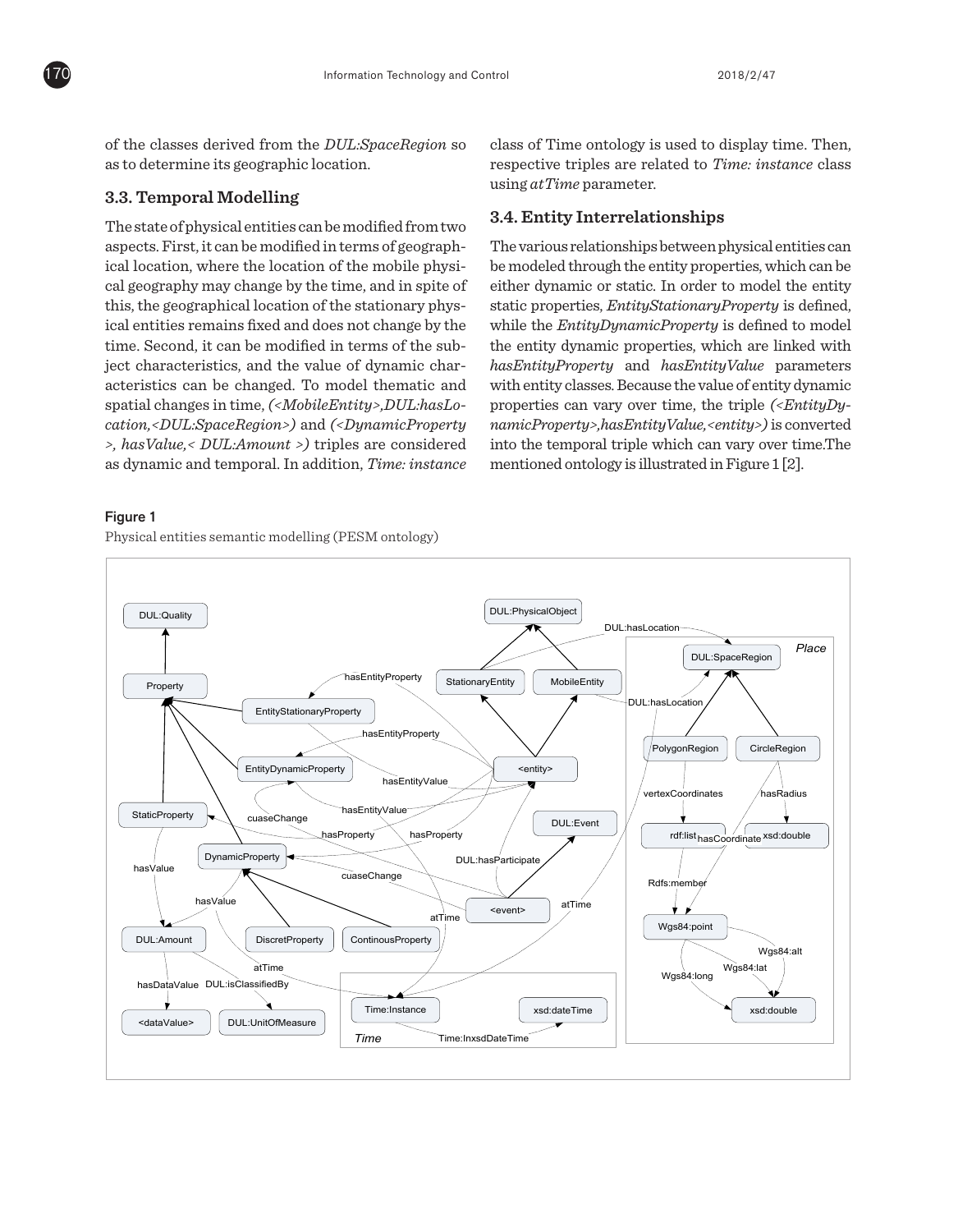# **3.5. Semantic Queries**

An approach for extracting semantic information of entities from the data obtained based on the semantic model is presented further.

Extracting physical entities information is intended for extracting the entire or part of the semantic information of the entity from the information obtained from the sensor network. The obtained information is determined by the ontology and in terms of RDF triples. SPARQL language is the standard one for semantic query on RDF data. Semantic information preserved with regards to physical entities consists of a large number of thematic, temporal, and spatial information. According to the semantic modeling provided in the previous sections, the framework of semantic information of the entities is partially very similar. Consequently, we present an upper-level pattern to perform queries relating to an entity in a specified and simpler form. Indeed, we intend to provide an entity-based query language at an upper-level. In spite of this, the query provided in this specific form is also converted into SPARQL queries. However, the presentation among the query language increases the precision and simplicity of employing the semantic

data of entities obtained by the sensor network. This query language is an appropriate programming mediator of using the semantic data of the sensors.

The query pattern provided for extracting the information of the entity is illustrated in Figure 2.

According to Figure 2, in this particular pattern firstly, the essential sections of the entity are well defined. These sections involve numerous aspects, as well as time and place. Within this section, we consider the essential parts of the entity semantic information. If the entity semantic information is entirely demanded, sign "\*" is defined in this section. Therefore, we select a sensor network on whose data we intend to employ the query. However, once all the data are relevant to one sensor network, this section is no longer essential. In the section *where*, thematic, spatial, and also temporal conditions of the entities under query are well defined. Initially, we consider those features of the physical entity having specific amounts or those that we want to maintain at a specific interval. We use relational operators  $\{<,>,\leq,>=,>=,>\}$  to mention the values as well as the range relevant to the entity features. In this section, virtually, the static features of the entity can be used as identifying an entity.

## Figure 2

Query pattern of entities semantic information

```
Select <req_sProperty1>,... | < req_dProperty1>, ... | Time | Loc | *
    From [wsn] 
    Where { 
             <det_sProperty1> <Rel> <sValue1>, … 
             <det_dProperty1> <Rel> <dValue1>, … 
            Location <Rel_loc> { P, [(x1,y1), ..., (xn,yn)] \mid C, [(x1,y1), (x2, y1)] Time <Rel_time> { [From : <T> ] [To : <T>] | [Instance] } 
    } 
    \langleRel>::= { < , > , <= , >= , <>}
    <Rel_loc> ::= { EQ, PO, EC, DC, NTTPi, NTTP, TPPi, TPP} 
    <Rel_time> ::= { After, Before, StartedBy, FinishedBy, During, Equals } 
    \langle T \rangle ::= \langletimestamp> | Now | (Y=\langle y \rangle, M=\langle m \rangle, D=\langle d \rangle, H=\langle h \rangle, I=\langle i \rangle,
S=<s>)
```
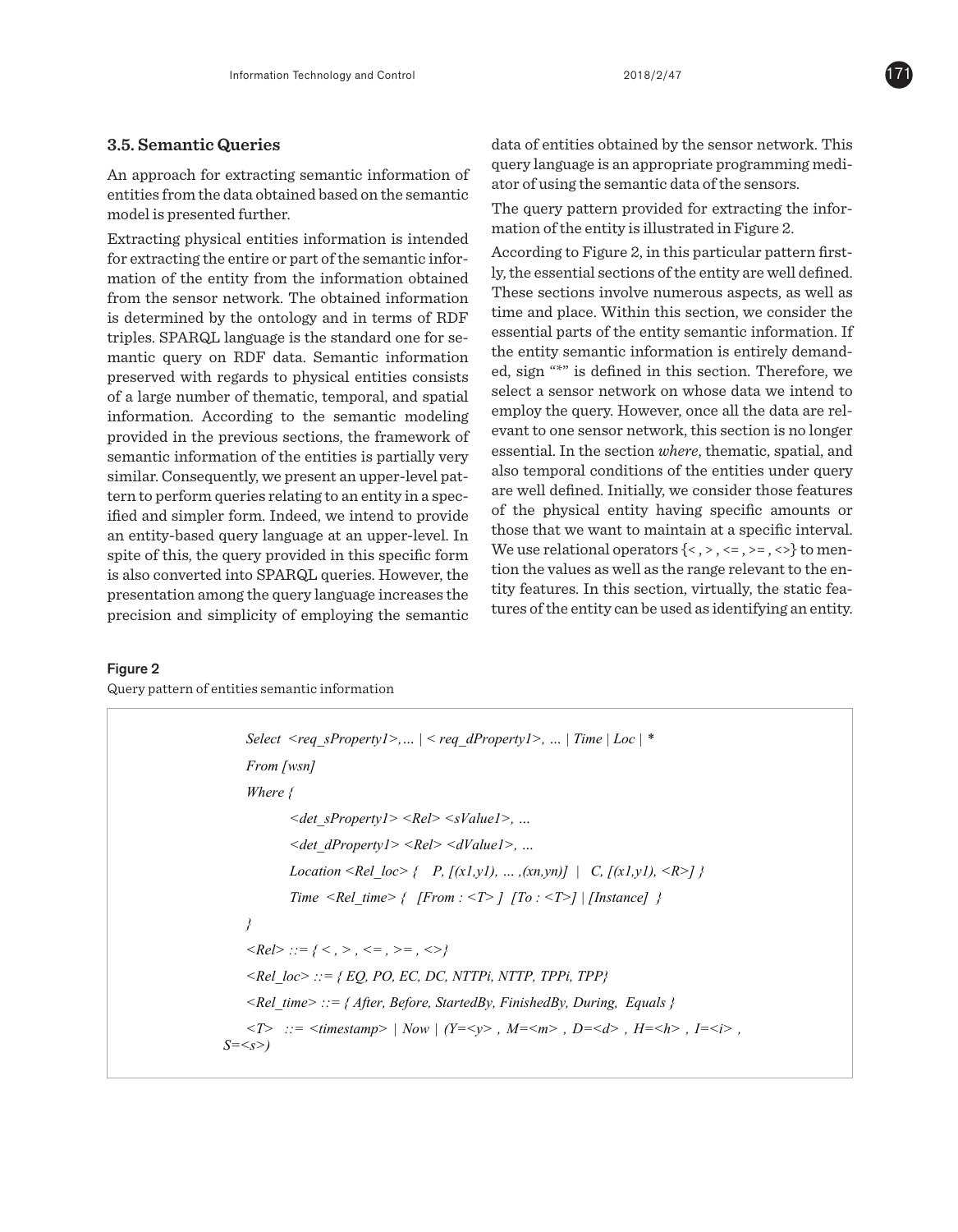Consequently, the spatial conditions of the entity are specifying after the term Location. that is definite, an address is defined. This address is generally in form of a polygon. Instantly, the letter P is used and the vertices of the polygon are identified with a listing of points. The address is generally specified in a circular form. Then, the letter C is commonly used, and after that the center and radius of the circle are fixed. We should identify the types of relation between specific address along with address of the entity under query applying operators {EQ, PO, EC, DC, NTTPi, NTTP, TPPi, TPP} adopted from [3]. At the end, we determine the temporal conditions. The amounts of the dynamic features of entities relevant to the times set are extracted. To accomplish that, we determine the time. This time is generally a time interval which we determine initially and also end of the interval by *From* and *To*; or simply a time that we identify instantly. To accomplish that, we employ Instance. We employ to fix a specified time. This can be a timestamp, or even a set in terms of the year, month, day, hour, minute, and also second by utilizing signs {Y, M, D, H, I, S}. To associate the identified time to desired times, we utilize temporal relational operators {After, Before, Started, Finished, During, Equals} adopted from [3]. According to the conditions determined in section "where", it becomes possible to extract one or more physical entities for the results of a query. As was mentioned, queries identified in an upper-level query language are required to be converted to SPARQL language to obtain the appropriate information from the semantic data of the network.

# 4. Data Gathering of Semantic Entities Using Software Agents

This section provides the proposition of a suitable sensor network strategy for gathering the semantic information of physical entities based on the presented ontology. To gather data from entities by the sensor network, the software agents are employed. In the following, the software agents are introduced along with the software agents used in this work.

## **4.1. Software Agents Used for Data Gathering**

A software agent is a combination of computer software and data, which can operate automatically without the intervention of human agent in a dynamic environment. Some of the software agents are specifically capable of migrating between computers, which are called mobile software agents. The intention is to gather entities' semantic information on sensor network using software agents. To this end, three different agents are defined and used:

- **1** Sensor agent: These software agents are deployed on sensor nodes.
- **2** Entity agent: An entity agent is created for each entity in the sensor network.
- **3** Sink agent: A sink agent is deployed on the sink node. Later on, the functions of each proposed agent will be discussed.

#### **4.1.1. The Sensor Agent**

On each sensor node, there is a static sensor agent. The sensor agent places a semantic layer on the sensor node so as to semantically define and provide the received data. This agent employs the SSN ontology for modelling the sensor, its output, observations, and interconnections. The observation time connects through *ssn: observationResultTime* to a temporal class in the ontology OWL-time, i.e. *instance*. For modelling the location of the sensor node, the *ssn: platform*, class, and parameters of *ssn: onPlatform* and *hasCoordinate* are applied. While the *point* class in ontology wgs84 is used to determine the spatial coordinates. In target tracking applications, this agent detects the target and notifies the sink agent. Moreover, this agent is applied to determine the relationship between the entities that will be discussed in the next sections.

## **4.1.2. The Entity Agent**

The entity agent is used to gather information about the physical entity. It is the task of the agent to migrate through the sensors toward the target area and deploy at a suitable node (leader node) adjacent to the desired entity and then acquire the entity information from sensor agents, which takes place according to the matching of SSN ontology and entity ontology.

For this purpose, as can be seen in Figure 3, the sensor observations are connected to entity ontology through parameters *ssn: observes* and *ssn: observed-Property*, classes *ssn: observation* and *ssn: sensor*, connecting to the entity attributes in the entity ontology, i.e. the *property* class. As such, it is determined what properties a sensor are monitoring the entity. Addi-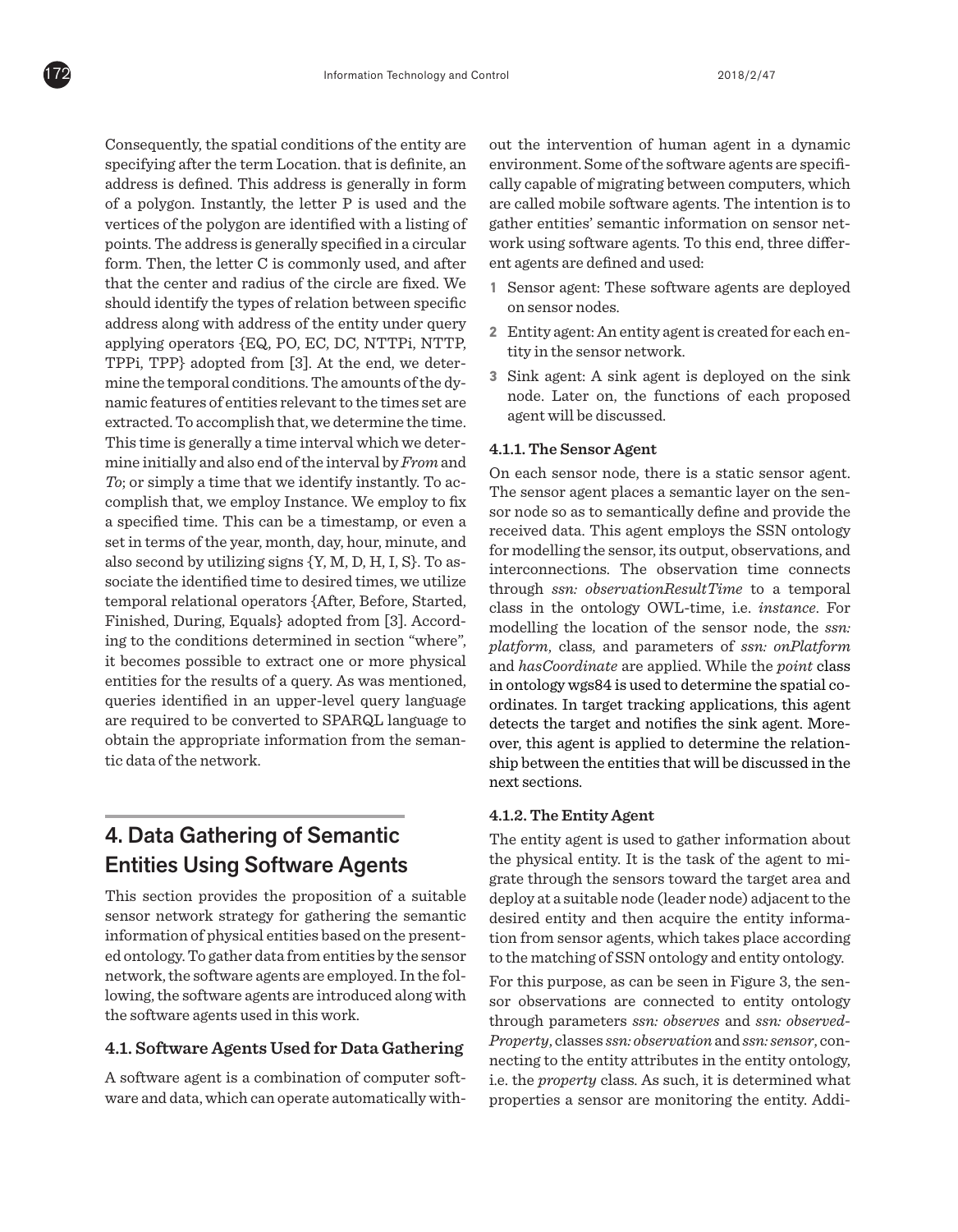#### Figure 3

Linkaging physical entities ontology to SSN, wgs84 and time ontologies



tionally, the *ssn: sensorOutput* class connects to *DUL: Amount* class using *setting* which indicates the values of an entity attribute. Therefore, the corresponding attributes to a given entity in ontology are evaluated through receiving data from the environment and evaluating the sensor ontology parameters. In order to obtain the time at which an entity changes status or an event occurs, a map is drawn directly between the temporal properties of sensor agent and the entity agent. An observation time in SSN ontology through *ssn: observationResultTime* is linked to the temporal class *instance* in Time ontology. This time can be equivalent to the time when the value of an entity attribute varies. Hence, the valuation time of a property, i.e. the time for *hasValue,* is connected to the same *instance* class.

In order to obtain the spatial information of each entity, we assume that each node knows its location. The distance to the target entity can be estimated through the calculation of time or strength of the reciprocating signal. In this case, the calculation of target entity location requires the information of at least three sensor nodes surrounding the entity. Whenever an entity agent receives various entity data (temporal, spatial and thematic), the data are sent to the sink agent at the sink node within specified intervals or when the status varies and there is variation in spatial or thematic information. Additionally, the entity agent might receive specific instructions from the sink agent concerning the dispatching of current information or send the entity information in the future. In this case, the entity agent is required to collect and dispatch the entity information as instructed.

#### **4.1.3. The Sink Agent**

A sink agent is deployed on the sink node. If the physical entity is detected by any of the sensor agents in the environment or in a pre-defined form, the sink agent will create an entity agent and send it to the

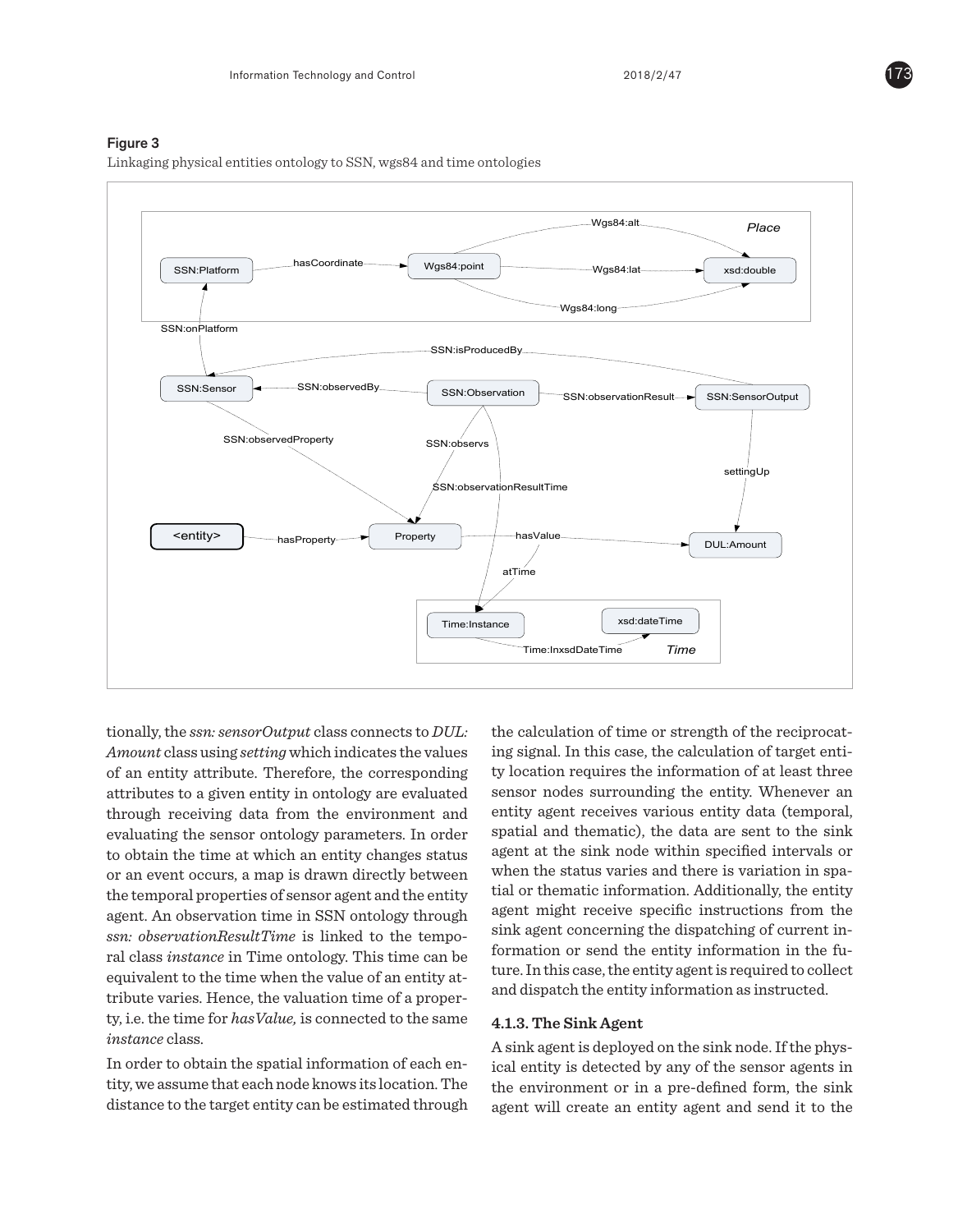geographic location of the target entity. After that, the task of the sink agent is to make contact with the entity agents to gather information on the entity and complete the entity semantic tree. Having received the information, the sink agent will store the entity information in the semantic and temporal database of the sensor network.

However, the software agents are in charge of certain tasks on issues such as the election of the leader node, tracking of the entity, and detection of the entity interrelationships which will be discussed later.

# **4.2. Deployment of Entity Agent in an Appropriate Sensor Node**

In general, an entity might be placed within the sensing range of several sensor nodes. Thus, multiple nodes can monitor the physical entity and collect its information. Therefore, the entity agent can be deployed on any of these nodes and gather entity information from the entity monitor nodes. However, for gathering data properly to save energy in the network and thereby extending the network lifetime, it is better if the entity agent is placed in a node under certain conditions. For instance, the remaining energy of the node should be higher, the distance between the node and the target should be shorter, the average distance between the node and other monitor nodes of entity should be small, node might entail multiple sensors, and the distance between the leader node and the sink should be shorter.

# **4.2.1. Entity Detection Algorithm and Leader Node Election**

If a physical entity is placed in the sensor network, the sensor nodes hosting the entity within their sensing range will detect that particular entity. These nodes are called monitor nodes over that entity. The task of sensor agents of monitor nodes is to elect one of the monitor nodes as the leader. The procedure is as follows: each sensor agent calculates the competency of the corresponding node for being a leader according to predefined parameters, notifying the other sensor agents in the monitor nodes so as to elect the node with the highest level of competence as the leader node. In order to calculate the level of competency (*C*), each parameter for election of a leader is calculated and normalized as can be seen in the following. network or the maximum number of steps in the network or the network or the network of steps in the network of  $\alpha$ 

**The remaining energy**  $(e_k)$ **: In order to calculate the** 

remaining energy parameter of each node, the remaining energy node  $(e_i)$  is divided by the maximum energy of nodes *emax*: .  $\frac{1}{\omega}$  = 11 iii  $\omega$   $\frac{1}{\omega}$ .

$$
e_k = \frac{e_i}{e_{max}}.
$$
 (1)

to calculate this parameter, the distance between the solution of the sensing<br>the sensing range of node  $(r_s)$ , then its supplement relation to one<br>will be obtained. According to the following countion. range of node  $(r_s)$ , then its supplement relation to one node (), then its supplement relation to one will be obtained. According to the following equation: obtained. According to the following equation:  $\mathcal{A}_\mathcal{A}$ **The distance from the target entity**  $(d_k)$ **:** In order<br>to calculate this parameter, the distance between the<br>orde and target entity  $(d)$  is divided by the sensing obtained. According to the following equation:  $\alpha$  or noice  $\langle \cdot \rangle$ , then no supprement  $\alpha$ 

$$
d_k = 1 - \frac{d_i}{r_s}.
$$

 $\frac{3}{5}$  tity, e.g. if the target entity is a geographic area, the distance to the target can be considered zero, or if ad- $\frac{1}{\sqrt{2}}$  jacency to the center is significant, then the node-tocenter distance will be considered. In cases where the sensor node is located on the entity, e.g. if the target entity is a geographic area, the distance to the target can be considered zero, or if a jacency to the center is significant, then the node-center distance will be considered. jacency to the center is significant, then the node-

**Multi-sensing**  $(g_k)$ **: In order to calculate the** properties achievable by the node (or the number of  $\frac{1}{2}$  different sensors of a node) plus one (in case there is a positioning property in the nodes) is considered as<br>the number of node sensings  $(g_i)$  divided by the total<br>number of sensible entity properties in the network<br> $(g_{total})$  plus one (indicating the location): the number of node sensings  $(g_i)$  divided by the total  $\frac{3}{2}$  number of sensible entity properties in the network  $(g_{total})$  plus one (indicating the location):  $\frac{g}{g}$ ,  $\frac{g_{total}}{g}$  plus one (indicating the location):  $\sum_{k=1}^{N}$  multi-sensing parameter, the total number of entity properties achievable by the node (or the number<br>of different sensors of a node) plus one (in case there is a positioning property in the nodes) is considered  $\mathcal{S}_{total}$ ,

$$
g_k = \frac{g_i}{g_{total} + 1}.
$$
 (3)

 $\frac{1}{\sqrt{2}}$  $\frac{1}{2}$  it or node and the sink node or the number of steps to the sink node  $(s_i)$  is divided by the largest diameter  $\frac{1}{s}$  the sensor network or the maximum number of steps f in the network  $(s_{max})$ : culate this parameter, the distance between the mon-Fraction of steps it in the sink node or the number of steps the sink node  $(s_i)$  is divided by the largest diameter the sensor network or the maximum number of steps in the network  $(s_{max})$ : **The distance from the sink node**  $(s_k)$ **:** In order to calthe sink node  $(s_i)$  is divided by the largest diameter of

$$
s_k = \frac{s_i}{s_{max}}.
$$
\n(4)

(4) <sup>=</sup> The competency of a node for becoming the leader is  $e^3$  ters. The effect of various parameters on the selection <sup>r</sup> of leader node, however, can vary in different appli- $\mathcal{F}$  cations, where different parameters do not leave an identical impact. For example, in most applications, T of leader node, however, can vary in different applications, where different parameters do not leave an identical impact. For example, in most applications, the two parameters  $d_k$  and  $e_k$  are more important. In  $\frac{1}{2}$  order to adjust the effect of parameters in calculating considered as an outcome of the mentioned parameters. The effect of various parameters on the selection<br> $\frac{1}{2}$  of leader node, however, can vary in different appliparameters in calculating the competency, each parameter is assigned a value between zero and one so that the total weight is equal to one:

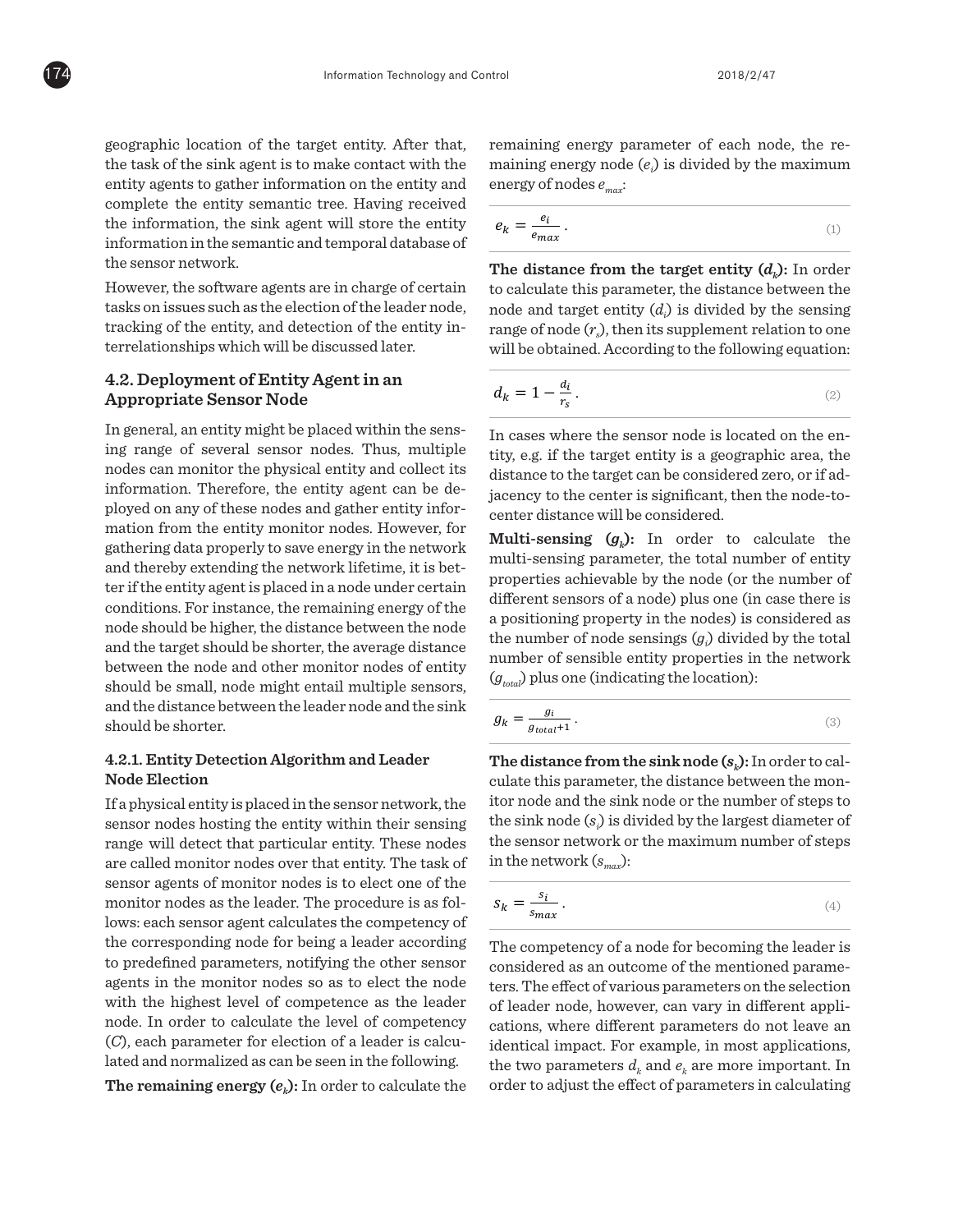the competency, each parameter is assigned a value between zero and one so that the total weight is equal to one:

$$
C_k = w_e \times e_k + w_d \times d_k + w_g \times g_k + w_s \times s_k
$$
  
\n
$$
w_e + w_d + w_g + w_s = 1.
$$
 (5)

As such, the value  $C_k$  represents a number between zero and one, indicating the competency of the *k*th node to become a leader that determined in each node.

Then, each sensor agent broadcasts to its neighbors the calculated value of *C* parameter. If the size of the largest of entity diameter, i.e. the distance between the remotest points in target entities, is considered equal to *L*, there will be two scenarios. Firstly, the  $\sim$  communication radius of the sensor nodes is twice communication radius of the sensor houes is twice  $K = \frac{1}{R_t}$ .<br>as large as the sensing radius plus *L*. i.e.  $R_t > 2R_s + L$ (Figure 4). In this case, all the sensor nodes detecting the target are in each other neighborhood. After one broadcast, all the monitor nodes entail the competency value of other nodes as the sensor agents deployed in the monitor nodes can specify the leader node (i.e. the node with the highest *C* value) through comparison of *C* values.

#### Figure 4

Relation between communication radius and sensing radius,  $R_t = 2R_s + L$ 



The second scenario involves  $R_t < 2R_s + L$ . In this case, all the monitor nodes might not be neighbors. Therefore, after one broadcast, some of the monitor nodes might not have received the *C* value of some other

 $w_e + w_d + w_g + w_s = 1$ . (5) are momentum routed to the water momentum route should send a list of attributes and competencies of its monimonitor nodes. After the first-stage broadcast, each node has a list of neighbors and their *C* values which are monitor nodes of an entity. The proposed solution to receiving the list of entire monitor nodes by each of the monitor nodes is that each monitor node should tor neighbors to all the monitor neighbors. Thus, if two monitor nodes are two hops away from one another, they can receive each other profile and complete their list. This will be repeated as long as the list of the entire monitor nodes is completed. The number of iterations (*K*) is limited, and is obtained through Equation (6) assuming that the network is full-connected and there is a full environmental coverage:

$$
K = \left[\frac{2R_s + L}{R_t}\right].\tag{6}
$$

- After each monitor node obtains a list of all entity-monitoring nodes and their competencies, it can select a monitor node with the highest level of competency as a leader node. In addition, it is possible that two or more monitor nodes to be equal in terms of competency. In this case, a monitor node with the lowest ID will be elected as the leader node. After selecting a node as the leader node by the sensor entities, the sensor agent deployed on the leader node will send a request to the sink agent as the sink agent dispatches a desirable entity agent toward the leader node.

# **4.3. Scheduling of Sensor Agents and Data Gathering**

After the deployment of the entity agent on the leader node, at first, receive the characteristics of the sensor agents concerning the monitor nodes in order to determine whether any sensor element will collect the information from the entity. Consider the possibility of geographical location and finally measure the remaining energy and its distance to the target. In order to save energy, the entity agent designs and sends a timetable for activities of the sensor agents. Based on the scheduling, they will focus on the physical entity and send the information to the entity agent.

Since the leader node – on which the entity agent is deployed – is constantly active performing more transferring and processing tasks than other monitor nodes, its energy discharges after a while and dissipates earlier than the rest of the nodes. To prevent this, the entity agent should, after a specified peri-

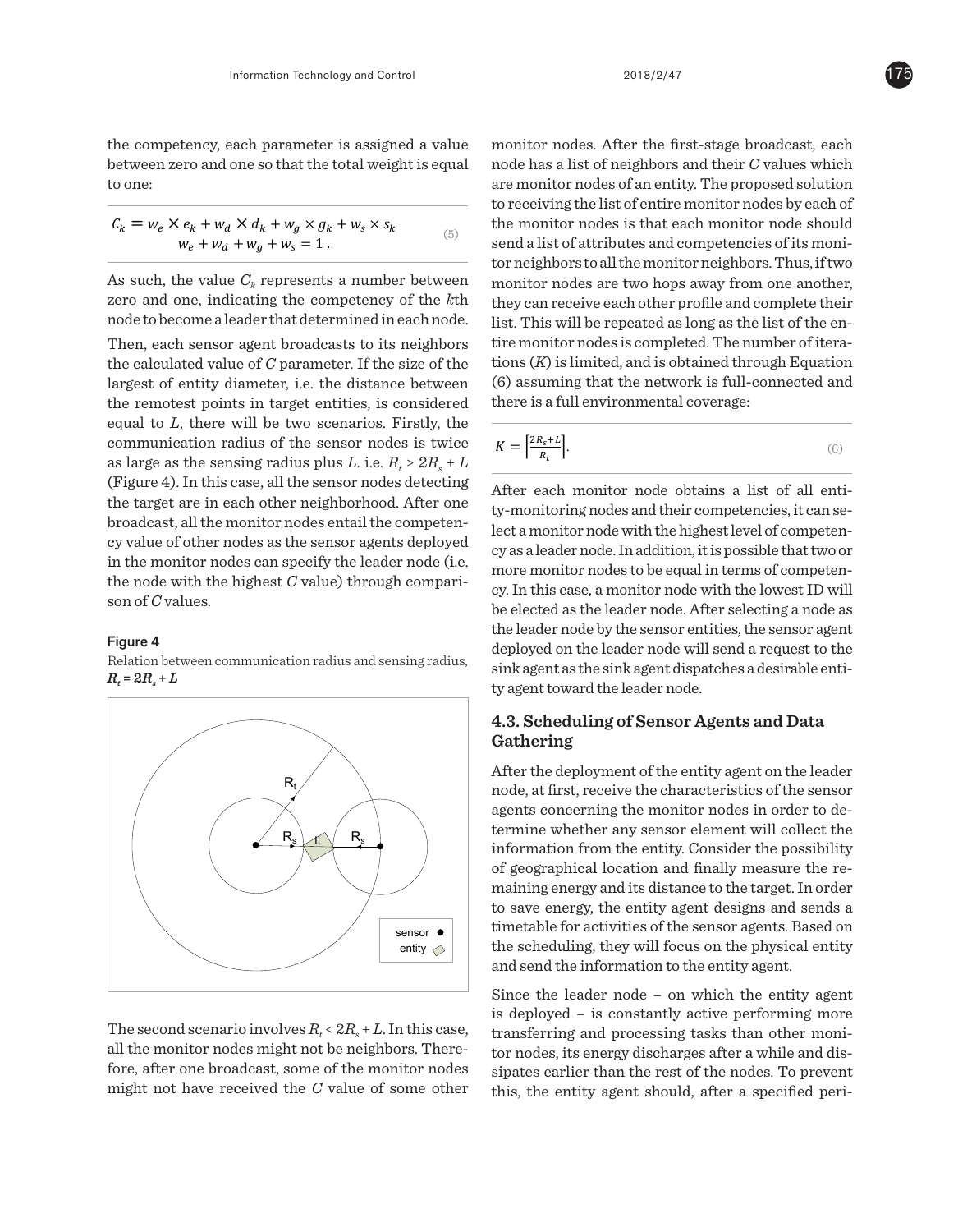od, be transferred from the current node to another sensor node. To do so, another monitor node, whose competency is higher than the rest of the monitor nodes according to the list of monitor nodes, should be elected as a leader node to notify the substitution to other nodes. Then, the entity agent is transferred to the new leader as the former leader turns into a regular monitor node. Along with the current entity agent, the schedule of the monitor nodes and the list of node properties will be transferred. The energy in this way will be consumed moderately in the network.

## **4.4. Tracking of Mobile Entities**

An entity whose information has been collected by the entity agent can be mobile and move around the environment like military vehicles moving on the battlefield or an animal roaming in the environment about which we intend to collect information. In this case, as the entity moves in the environment, naturally, nodes surrounding the entity, which can collect information, are changed. Consequently, a series of nodes as entity monitor nodes depart from the physical entity and thus make it impossible to detect and monitor the entity. The sensor agent in these nodes notifies the entity agent in the leader node. The leader node should eliminate these nodes from the list. The nodes whose entity has been approached and laid within their sensing radius can detect the entity. The sensor agent of these nodes becomes activated, calculating the competency of the node for being a leader and then spreading the nodal properties as a broadcast to the neighbors. If the leader node is in the neighborhood of the new monitor node, the properties of the monitor node will be added to the list by the entity agent and the node is added to the timetable, notifying the new monitor node the involvement of the leader node. If the leader node is not in the neighborhood of the new monitor node and no message from the leader node is sent to the monitor node, then the monitor node will resend the message to its neighbors. Each neighboring monitor node can send the information of leader node to the new node and also send the information of the new monitor node to the leader node. If the monitor node still does not receive the message (assuming that the sensor network is connected to a network), it implies that a new entity has engaged in the sensor network and there has not been any entity agent created to collect the new information. In this case, the

algorithm of selecting the leader node is exercised as discussed earlier.

When the target entity is moving, the target entity departs from the leader node, thus curtailing its competency level. Prior to monitoring the entity, the entity agent should migrate to new monitor nodes in the vicinity of the entity with high competencies.

# **4.5. Gathering Relationship Information Between the Entities**

The physical entities can build the thematic and spatial relationship with each other. In this section, the procedure to extract these relationships from the sensor network using the software agents is discussed. The early detection of a relationship between two entities is performed by overlapping sensor nodes i.e. the sensor nodes will recognize two different entities. If the sensor agent in a monitor node is monitoring over an entity for example *y*, it detects another physical entity, for example, *x*, or is selected as monitor node by another entity agent, then it will introduce entity  $y$  to entity agent of  $x$  and entity  $x$  to the entity agent of *y*. The sensor agent and even the entity agents cannot determine the type of relationship between entities on their own. Thus, the entity agents will notify the sink agent to deduce the type of relationship between two entities with regard to complete relevant information and then add this information to a semantic tree of both entities.

In addition, if a moving entity is departing from another entity, one of the entities might now leave the sensing range in the sense agents having been so far monitoring over the two entities. In this case, the sensor agent will immediately notify the two relevant entities as the entity agents will in turn, notify the sink node which will examine the type of entity relationship so as to either add or remove information at the entity semantic trees.

# 5. Evaluating the Proposed Methods

The strategies are investigated from two aspects. Firstly, because the proposed solutions are applied on wireless sensor networks, the efficiency of sensor networks is assessed by applying the proposed methods. For that purpose, there are several param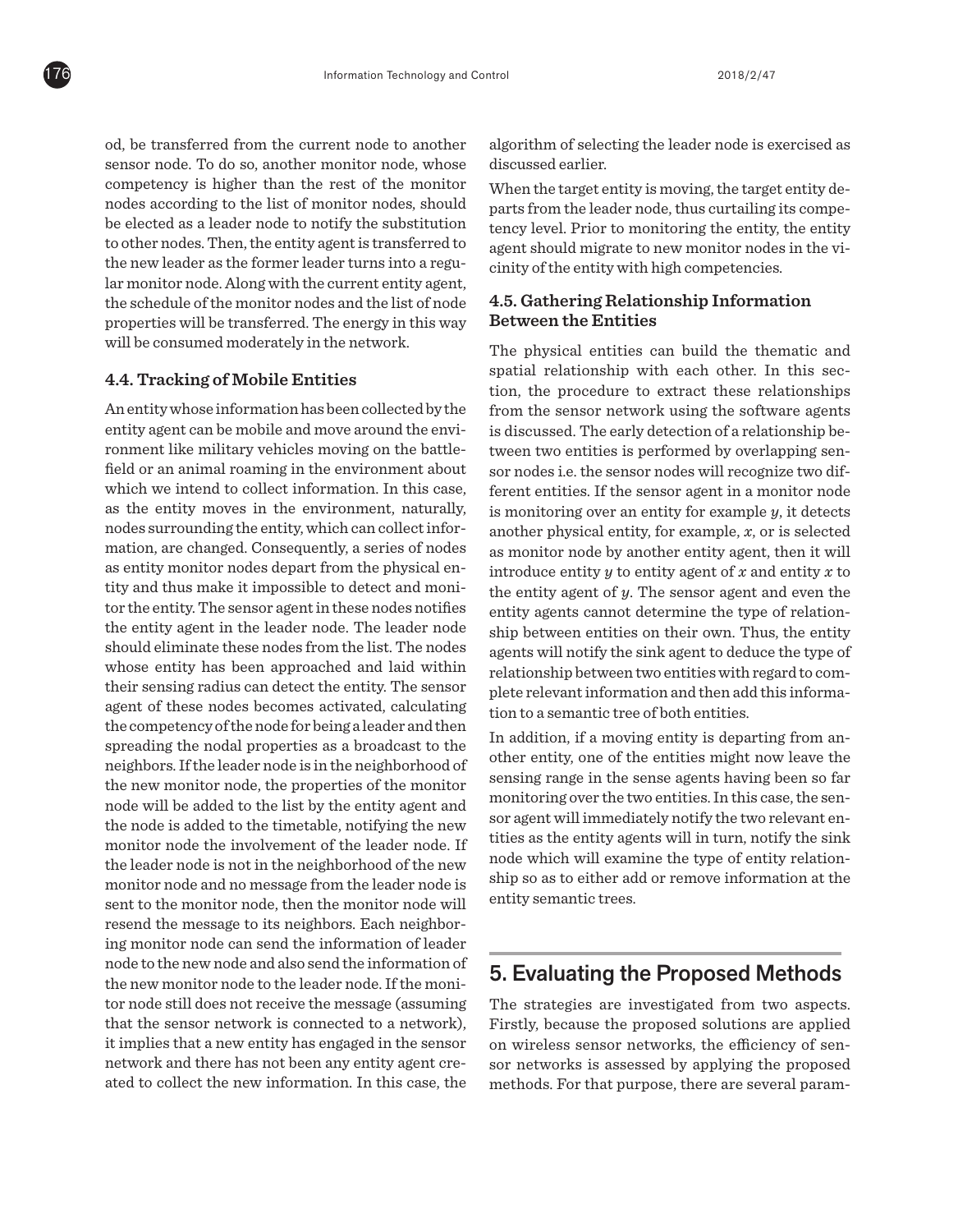eters to be evaluated, such as energy consumption and network lifetime. Secondly, the information extraction accuracy of physical entities will be assessed so as to analyze the proposed method for semantic modelling. In the evaluation, the proposed algorithm is briefly called *PESM.*

## **5.1. Simulation Tools and Conditions**

The open source network simulator, J-sim, is used to assess the strategies presented. To work with different ontology, Jena library is used.

A protected area, which is the habitat for gazelles, is considered for evaluation of the proposed method. In this area, a sensor network has been set up for monitoring gazelles and their habitat. The objective of setting up a sensor network in this environment was to collect information regarding geographical regions such as climate information and also information about gazelles. This is a proper example of using this ontology because it has different mobile and stationary physical entities and each entity has various static and dynamic properties. Various relationships also exist among entities. Physical entities of this scenario are 1) Geographical region 2) Gazelle. Each geographical region has static properties such as name, region type, vegetation type, and so on. The dynamic properties such as temperature, air pressure, solar radiation amount, humidity, or others. Each gazelle has also static properties such as identification number, color, sex, species, or anything else and dynamic properties such as speed, weight, location, and the rest. Furthermore, some information related to the gazelle such as the climate information of the gazelle environment is the same as the information of the region in which the gazelle is located. The used climate dataset in this work involves climate data obtained from the Meteorology Research Center in Kerman, Iran. These data were collected by ten automatic weather stations based in Kerman province, and twenty gazelles are assumed in the environment.

In this scenario, a sensor network is considered for a given area with dimensions of  $1000 \times 1000$  m. The sink node is settled in the center of the environment. The sensor nodes are located in the environment randomly. It is assumed that each sensor node is able to send single-hop data to the sink. Other assumptions of the simulation are expressed in Table 1 briefly. Each experiment has been repeated 10 times for each sensor numbers, and the achieved result is the average of 10 executions.

#### Table1

Conditions of simulation

| sensor node numbers                   | 20, 50, 100, 150, 200, 300 |
|---------------------------------------|----------------------------|
| dimensions of environment             | $1000 \times 1000$ m       |
| period of data sending                | 10 minutes                 |
| initial energy of the sensor<br>nodes | in [1.8, 2] Jules          |
| size of data packages                 | $526 \text{ bits}$         |
| size of control packages              | 8 bits                     |

The assumption is that the dynamic information from the environment might not be identical in all parts of the area. In this case, adjacent points in the network usually have identical information. In this situation, a geographic area can be divided into several geographic areas, where similar information can be extracted. Each of these geographic areas is considered a physical entity. In order to identify the geographic areas and sensors deployed in a geographic area, the clustering method is employed based on environmental similarity and cellular learning automata[1]. After running this algorithm, certain geographic areas are classified into geographic regions. With the implementation of the algorithm, the number of geographic areas, i.e. the applied physical entities, will amount to fifteen geographic areas.

# **5.2. The Use of PESM Ontology**

In this scenario, PESM ontology is combined with SSN, temporal and spatial ontologies. Part of the physical entity modelling of a geographical region is presented in Figure 5. In this figure, only one static property (region title) and one dynamic property (temperature) are considered. In addition, a geographical region is a static entity and its shape is considered as a circle. Figure 6 presents part of the semantic modelling for a gazelle physical entity using the proposed ontology. Due to lack of space, in this figure, too, only one static property (gazelle color) and one dynamic property (moving speed) are presented.

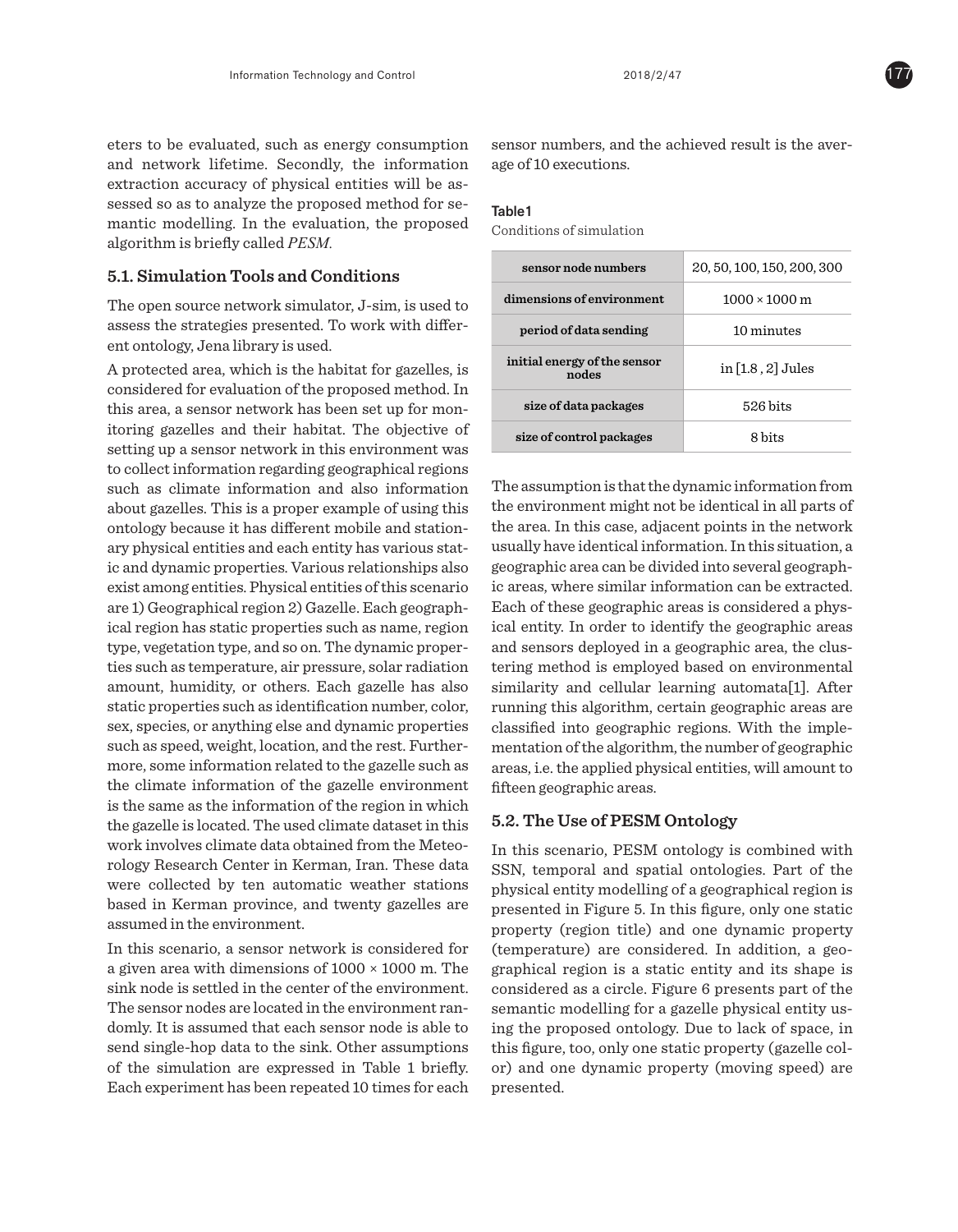

#### Figure 5

Simplified view of semantic modelling of a geographical region as a stationary physical entity

# Figure 6

Simplified view of semantic modelling of gazelle as a mobile physical entity



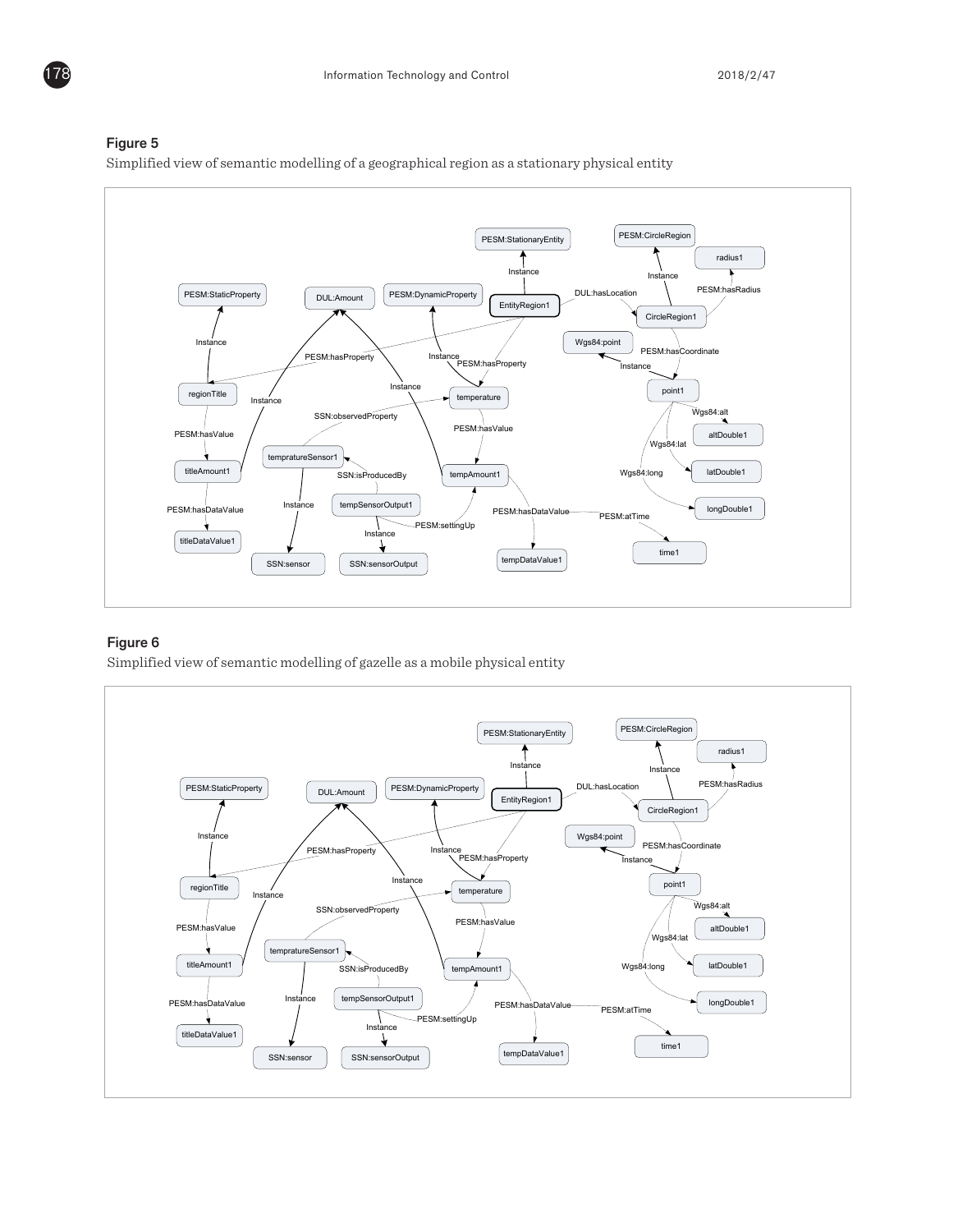Different entities have relationships with each other such as spatial relationships of geographical regions with each other or gazelle relationships with each other or the relationship of gazelles with geographical regions. In Figure 7, part of the modelling for relations of entities is presented. Geographical region entities can have any of the spatial relationships with each other. Gazelles can have entity relationships with each other, such as reproduction relationship (parent and child). However, gazelles can have any of the spatial relationships or entity relationship with geographical regions. For example, the temperature of gazelle environment is obtained from the region in which the gazelle is located.

# Figure 7

Simplified view of semantic modelling of relations between physical entities in example



# **5.3. Evaluation of Parameters Concerning the Performance of Sensor Networks**

It is crucial to assess the efficiency of parameters in the proposed method concerning the performance of sensor networks. A major portion of the solutions presented in this paper focuses on clustering, gathering and aggregating data in a wireless sensor network. Hence, the work needs to be compared to relevant works on clustering and data aggregation in sensor networks. Considering the proposed solution, some of the previous works were picked for the purpose of comparison:

**1** *GPSR* method [14]: A basic data gathering method in sensor networks where data are gathered without clustering. In this way, data gathering does not take place semantically. In addition, all sensor network nodes are active.

- **2** *LA-SleepScheduling* method [1]: It is a clustering algorithm based on environmental similarity through cellular automata learning technique. In this work, after clustering, a scheduling algorithm is provided to enable sensor nodes for rotation sensing over the environment. In this way, the sensing data are not modeled semantically.
- **3** The algorithm presented in [7] is briefly called *DSSM-RM*: In this work, the data gathered by sensors have been modeled through ontology. In this method, all sensor nodes are active. Unlike the proposed method, the semantic modelling is based on sensors, not on the entity.

The parameters used are as follows: Network lifetime, the number of packets received by the sink node and algorithm overhead. The experimental results are displayed in Figures 8 to 10.

In the first experiment, the simulation was estimated to last one month, i.e. 43,200 minutes. In the second experiment, the simulation continues until the first node dissipates.

# **5.3.1. The First Experiment**

In the first experiment, the number of packets received by the sink node was compared in different methods. The lower the number of packets sent by the nodes in a network, the lower the amount of energy consumption in the network and the higher the network longevity. Figure 8 indicates the results of evaluations. The proposed method sends the minimum number of packets to the sink node while the *LA-Sleep Scheduling* similarly sends few packets to the sink node. In the proposed method and *LA-Sleep Scheduling*, unlike other methods, the increased number of sensors will not raise the number of sent packets. This is because the higher numbers of nodes keep the number of active nodes roughly constant. In fact, the number of packets sent in these two methods is proportional to the number of entities in the environment, not the number of nodes in a sensor network. The reason why the proposed method sends slightly fewer packets than *LA-Sleep Scheduling* is that the proposed method involves only one sensor node (node entailing an entity agent) sending information packets for each physical entity or geographic area to the sink, inspite of this in *LA-Sleep Scheduling*, all

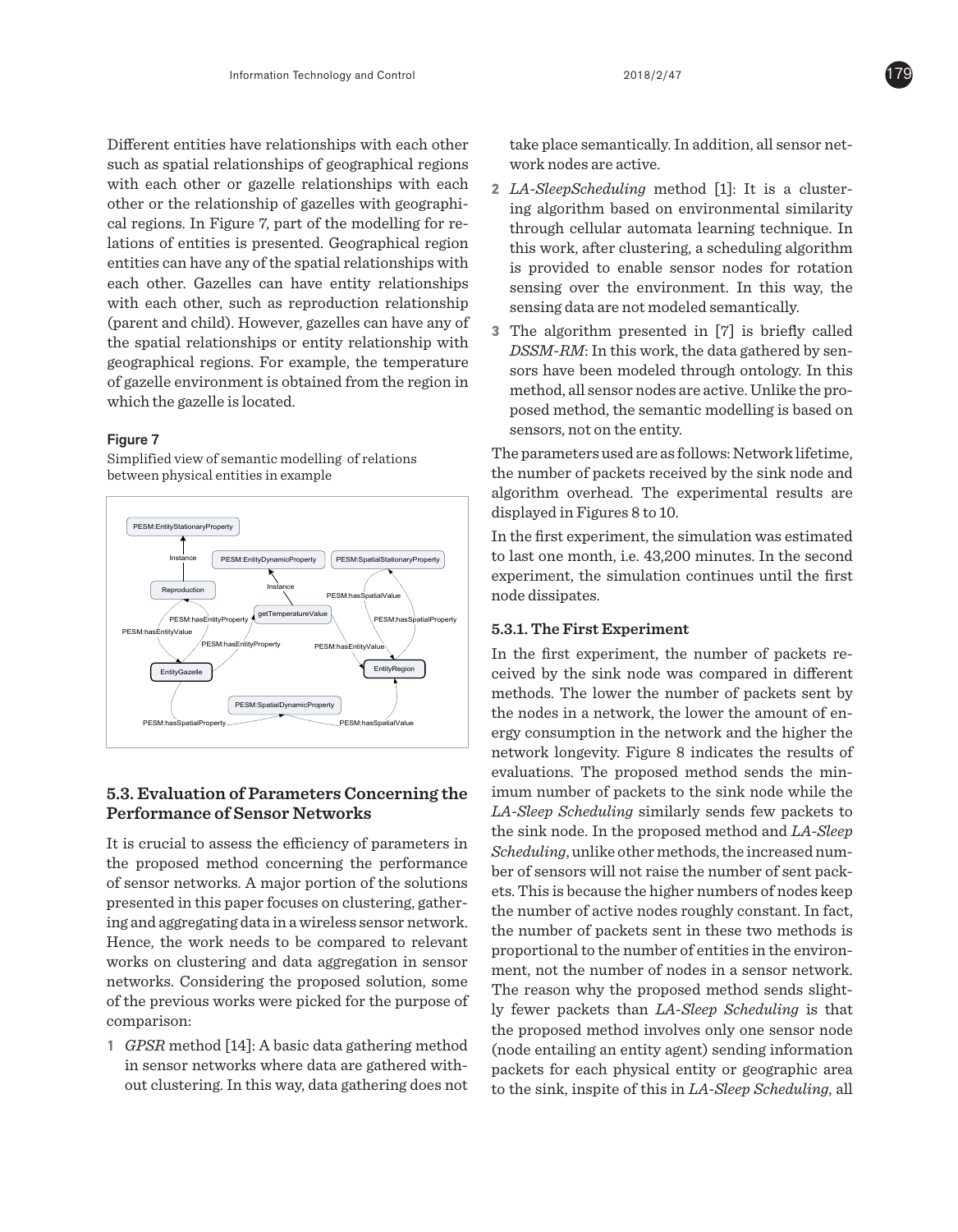active nodes send packets to the sink. There are two active nodes here for almost every geographic area.

#### Figure 8

Comparison of different methods with respect to total received packets in Sink



# 5.3.2. The Second Experiment

In the second experiment, the network lifetime of different methods is compared together. The network lifetime in this research was considered as the dead time of the first node in the network [14]. The evaluation results are shown in Figure 9, which suggests that the efficiency of the proposed method is desirable. As compared to the *GPSR* and *DSSM-RM*, the proposed method can greatly boost the network lifetime. However, regarding network longevity, it performs not as desirable as *LA-Sleep Scheduling* because *LA-Sleep Scheduling* does not collect information semantically. Despite sending fewer packets, the proposed method carries out more processing tasks, transfers inter-network information concerning for example migration of the entity agent, and sends larger packets to the sink (for having more information on the entity as well as semantic annotations), and finally, it has a shorter lifetime than the LA-Sleep Scheduling. Figure 10 comparing the percentage of energy consumption in algorithm in regard to the overall energy per unit of time consumed in the network, i.e. the algorithm expenses in various methods. The ratio in the presented algorithm is higher than that of any other algorithms. Although, this is due to the presented method employs essentially the *LA-SleepScheduling* algorithm. Furthermore, the application of software agents and also semantic data annotations involve specific over-head. Due to the fact  $\overline{\phantom{0}}$ 

600000 many other methods shown in Figure 9. that most of the time, the most of the nodes are inactive, even though, the network lifetime is considerably improved as higher energy consumption in the learning phase is much more appropriate compared to the

#### Figure 9

Comparison of different methods with respect to lifetime of network



## Figure 10

0,0% 20 50 100 150 200 300 Comparison of different methods with respect to algorithm 12,0% overhead



# **Entities Semantic Information** 5.4. Evaluation of the Extraction of Physical

queries. from the environment, it becomes possible to extract After gathering the semantic information of entities te<br>or<br>e the information of the entities by applying semantic

In this section, we intend to assess the accuracy of extracting the semantic information of entities. In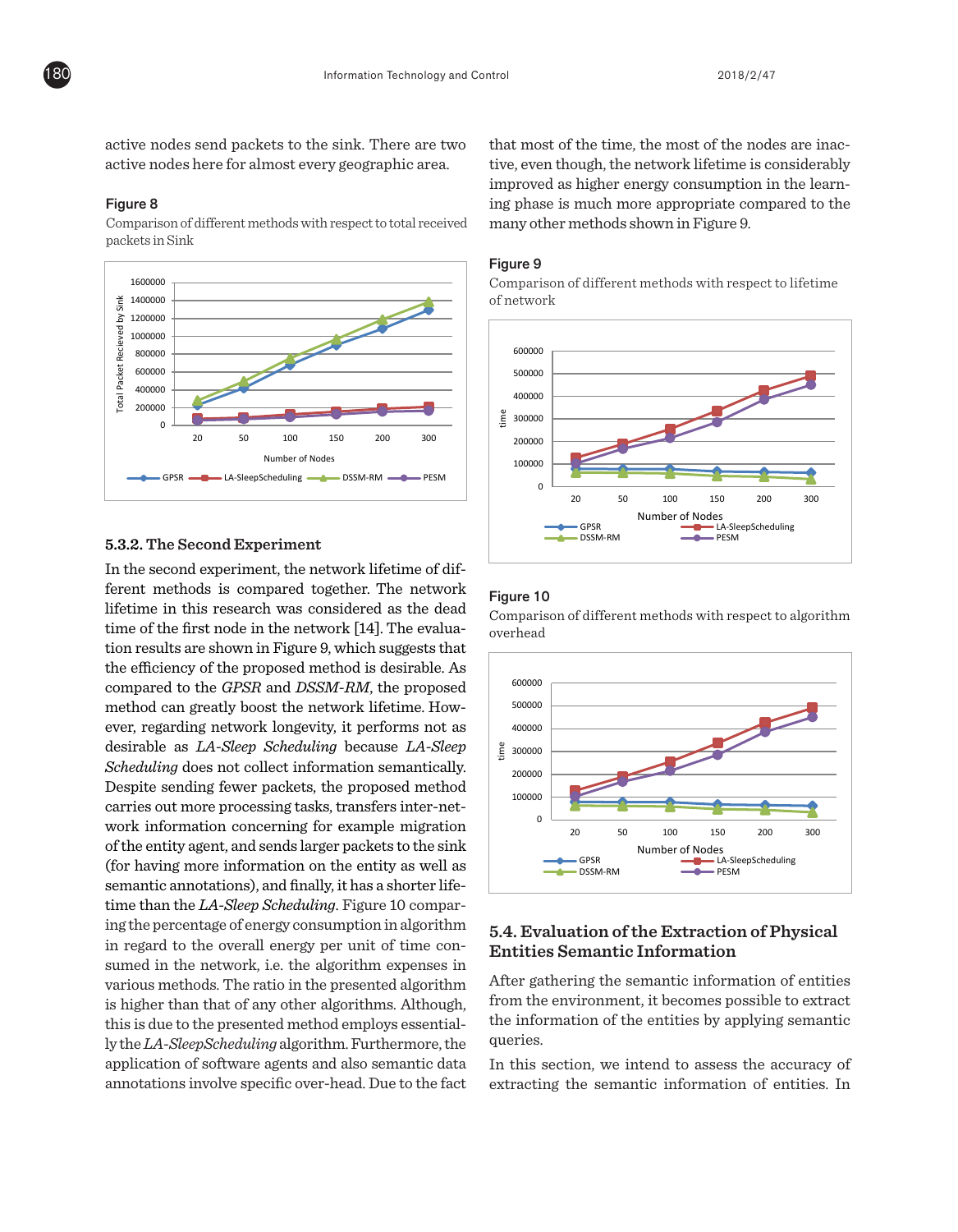order to evaluate the accuracy of the information extraction, we compare the proposed method with the DSSM-RM method [7] which collects the information of the sensor network based on sensors and semantically. Parameters under comparison include variables *Precision* and for responding to queries.

Employing entity-based queries to collect individual and relational information of entities is performed dependent on the method provided in this article. However, in *DSSM-RM* which semantic data are obtained depending on sensor, absolutely no direct method is presented to apply entity-based queries. Therefore, to extract the information of an entity depending on *DSSM-RM* method, we extract information obtained by the entirety of the monitor sensors of the entity. In the difficulty under study, monitor sensors are positioned in the respective geographical region. Consequently, to provide the information of an entity in an integrated form, we should provide the mean values of the attributes obtained by the sensors that have collected for each attribute. To deal with the queries concerning the geographical entities, depending on the attributes regarded in the query, the attributes being considered by all of the monitor sensors of geographical entities are employed. Consequently, since it may be accomplished that values relevant to an attribute obtained by all of the various monitor sensors of a geographical entity are all different, a threshold like T (in % ) is regarded. At this point, to consider whether an entity is considered as the result of a query or not, the values obtained by the monitor sensor within that entity are examined. Once at least %T of the monitor sensors of the entity accommodates the condition of a query, the entity might be regarded as the result of the query and also its proper information will become returned. Meanwhile, the DSSM-RM model does not communicate, modeled, or aggregation the entity information. Accordingly, it is not possible to implement queries concerned with the communication between entities. Hence, to compare the two methods, 20 queries are designed to separately extract the information related to entities.

To assess the precision of responses to queries, two variables *Precision* and *Recall* are used. In the *DSSM-RM* method, selecting *T* value is effective. That is, increasing *T* value will enhance *Precision* yet reduce *Recall*. The reduction of *T* value will reduce *Precision* yet enhance *Recall*. Accordingly, to reach a balance

between the two variables, some tests are carried out using various *T* values. As a result, if these tests, *T* value %87 is used in simulation and comparison. Results from comparing two methods with respect to these variables can be seen in Figures 11 and 12. actustics, some test

## Figure 11

Comparison of proposed method to DSSM-RM with respect to Recall variable for responding queries



## Figure 12

Comparison of proposed method to DSSM-RM with respect to the Precision variable for responding queries



consequence, respective entity information is not obthe absence of the sensor nodes in some regions. As a *Recall* variable approves the ratio of the many appropriate entities extracted to the total number of desired entities for responding a query. The results of comparing both methods with regards to variable *Recall* is shown in Figure 11. Whenever there are certainly a small number of sensor nodes, the random dispersion of the sensor nodes in the environment may cause

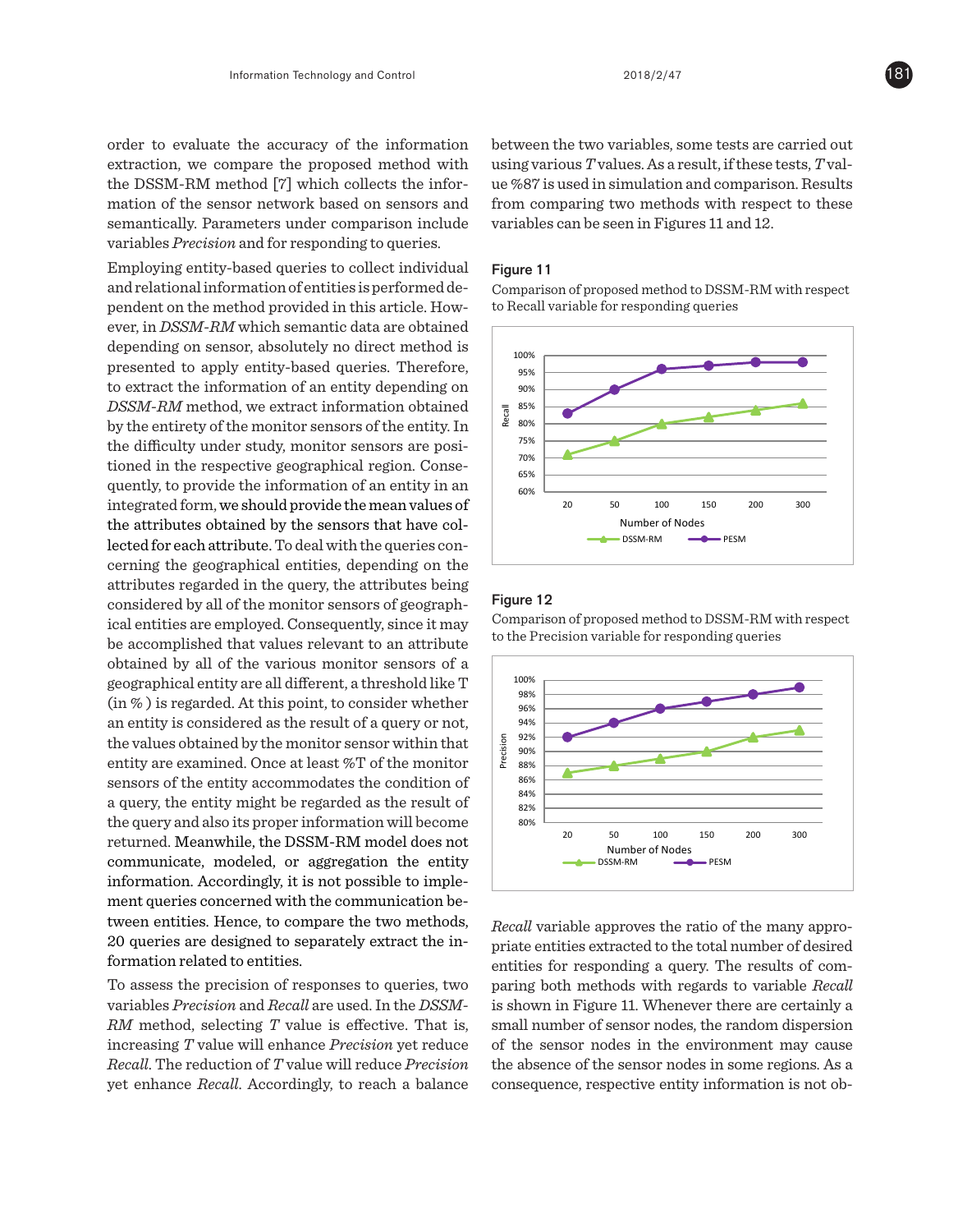tained. Therefore, the information of several entities will not exist in the knowledge base and *Recall* value will certainly decrease. Due to the fact that the number of sensor nodes also increases in both of these methods, *Recall* value is significantly higher in the presented method compared with the *DSSM-RM* method. This is because, in the proposed method, the information related to the entity is collected by the right nodes (regarding various factors like the amount of energy remained, distance to the target or centrality and so on).

Whenever, each entity attribute has actually certain information in the knowledge base which might be totally different. Therefore, it can be possible that some appropriate entities are not recovered in entities query.

*Precision* variable illustrates the number of appropriate entities extracted to the whole number of the entities extracted as compared to the results of the query. Figure 12 compares two methods with respect to Precision variable. The proposed method outperforms than the DSSM-RM method (regarding variable *Precision*). In sum, the proposed method has performed better (regarding *Precision* variables and *Recall*). The reason that Precision variables are not 100 % in the proposed method is that the values that different sensors attained in a geographic area cannot be completely similar. Hence, a small amount (for 2 % of nodes), noise or environmental differences are considered. Those sensors taken as the monitor or representative for sensing an entity may sense amounts different from the mean values of a region.

# **Conclusions**

ı

This paper attempted to provide a method which supports both semantic and entity-based to gather data from sensor networks. As a result, the collected data can be understood by the machine and provide high transparency to be applied by users. Hence, this paper firstly presents a method for semantic and temporal modelling of physical entities. To this end, ontology was presented for semantic modelling of real-world physical entities. Afterwards, the developments required to model time, space, and entity relationships were added to the model. Then, an appropriate strategy was offered to gather and aggregate data on physical entities. In fact, it involves the gathering and aggregation through software agents for physical entities information based on the proposed semantic model. In addition, a strategy was presented to track and collect information about the mobile physical entities assisted by software agents. In several experiments, the proposed methods were evaluated with regard to various parameters. The results indicated that the proposed method is adequately efficient as compared to previously developed strategies.

# References

- 1. Ahmadinia, M., Alinejad-Rokny, H., Ahangarikiasari, H. Data Aggregation in Wireless Sensor Networks Based on Environmental Similarity: A Learning Automata Approach. Journal of Networks, 2014, 9(10), 2567- 2573. https://doi.org/10.4304/jnw.9.10.2567-2573
- 2. Ahmadinia, M., Movaghar, A., Rahmani, A. M. Ontology-Based Modeling and Information Extracting of Physical Entities in Semantic Sensor Networks. IETE Journal of Research, 2018, 64(1), 1–17.
- 3. Batsakis, S., Petrakis, E.G. SOWL: Spatio-Temporal Representation, Reasoning and Querying over the Semantic Web. 6th International Conference on Semantic Systems, Graz, Austria, 2010, 1-9. https://doi. org/10.1145/1839707.1839726
- 4. Bendadouche, R., Roussey, C., De-Sousa G., Chanet, J. P., Hou, K. M. Extension of the Semantic Sensor Network

Ontology for Wireless Sensor Networks: The Stimulus-WSNnode-Communication Pattern. In 5th International Workshop on Semantic Sensor Networks in conjunction with the 11th International Semantic Web Conference (ISWC), 2012, 16-p.

- 5. Bermudez, L. OGC Ocean Science Interoperability Experiment. Phase II Report. OGC Engineering Report Open Geospatial Consortium, 2010.
- 6. Bui, V., Brandt, P., Liu, H., Basten, T., Lukkien, J. Semantic Interoperability in Body Area Sensor Networks and Applications. In Proceedings of the 9th International Conference on Body Area Networks. ICST (Institute for Computer Sciences, Social-Informatics and Telecommunications Engineering), 2014, 29, 210-216. https:// doi.org/10.4108/icst.bodynets.2014.257042
- 7. Calbimonte, J. P., Corcho, O., Yan, Z., Jeung, H., Aberer,